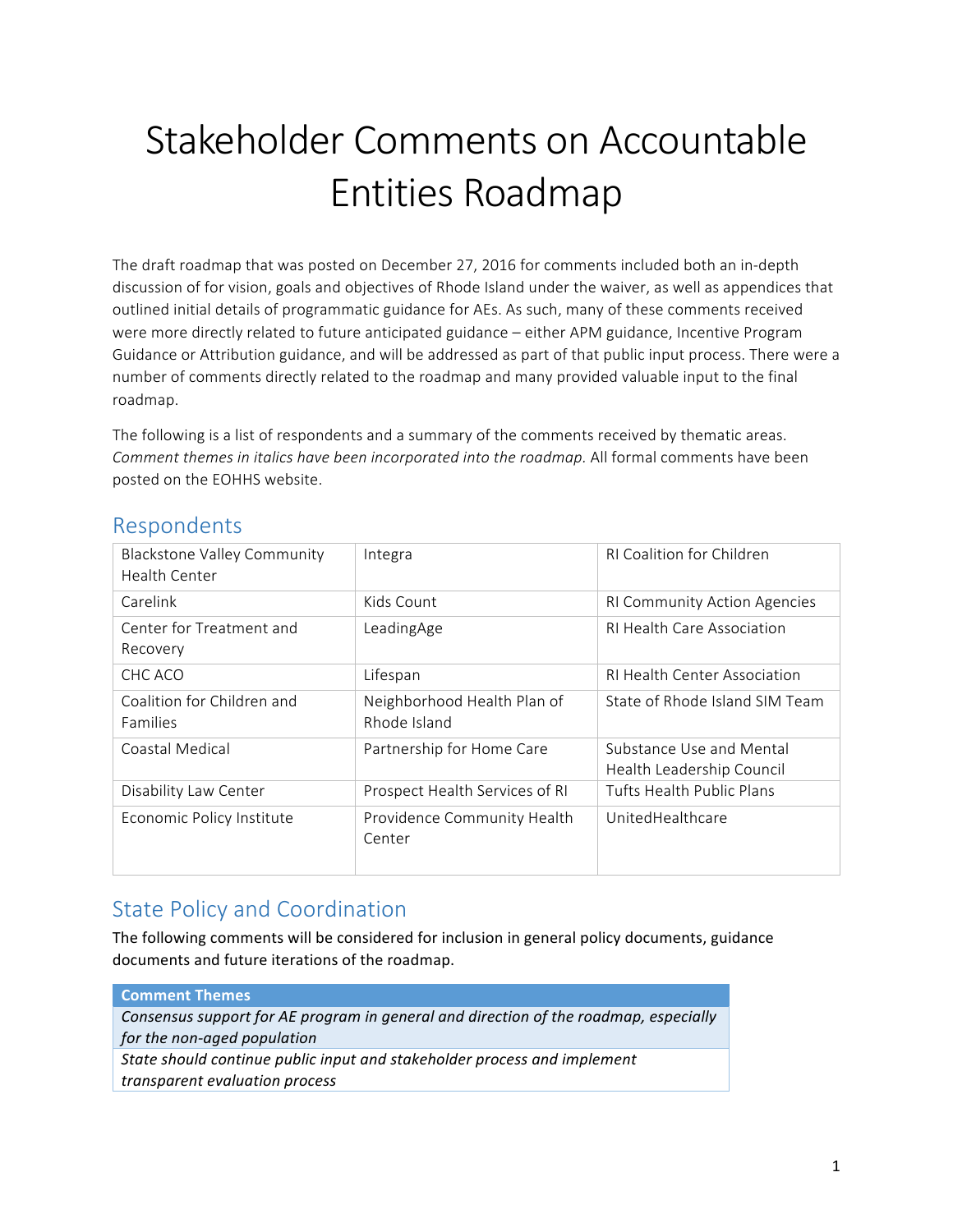*State needs to review licensing and regulatory structures to allow and promote coordination between acute and primary care settings and behavioral health settings* AE program should coordinate with Dept. of Health on data and social determinants *issues*

Some concerns about the pace of program adoption, especially pace of APM adoption with downside risk

State should consider the creation of a peer-to-peer learning network

State should consider how the transition from pilot AEs to a full program would incorporate learnings

State should consider creating easy to understand materials about program for caregivers & families

# Choice and Access

These comments are considered both in the roadmap, and in future program guidance

#### **Comment Themes**

State needs to ensure that if an AE member is being treated by a non-AE provider, the AE must have information on the treatment and access for the purposes of care *coordination*

*State needs to ensure that an AE member is not precluded from seeking treatment at a non-AE provider*

Oral health is not included in Road Map

Consider new population categories given care needs

*Consider requiring an AE to serve all population categories* 

Specific needs of pediatric patients (both high-risk/high-cost and low-cost patients) need to be protected

Lack of capacity/experience in community-based coordination should be addressed

# AE Certification

These issues will be considered in separate AE certification guidance and input process

#### **Comment Themes**

Governance structure is too burdensome, redundant, or prescriptive

Financial standards are too burdensome for smaller providers. DBR should have a role for risk bearing entities. Financial contracts are private between payer and provider

Patient access and availability standards are too prescriptive

State should relieve certification renewal burden (move to every 3 years) and not duplicate certification process for different AE types for same AE

Providers in an AE should have integrated data systems, but should not be required to have the same platform

Various comments on details of certification standards

- Accreditation entities
- Specific capabilities
- SA treatment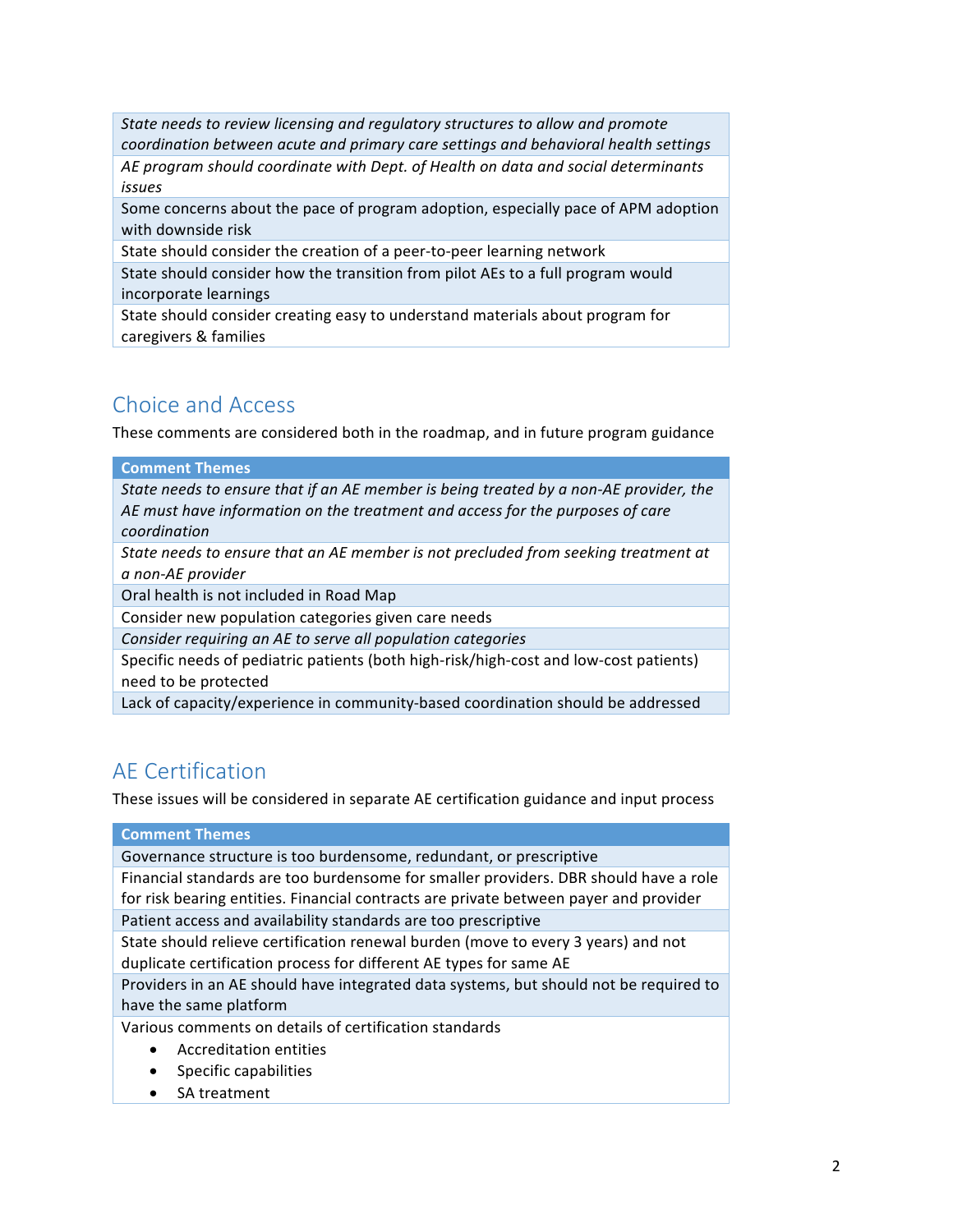State needs to ensure effective data transparency on risk, claims and clinical data to allow AE to effectively coordinate care

State should consider including Social Determinants of Health in risk profiling for health needs

## **Alternative Payment Models**

These issues will be considered in separate APM guidance and input process

#### **Comment Themes**

Varying opinions on levels of flexibility afforded to AEs and MCOs to develop APMs. Some comments favored broad flexibilities for AEs based on the varying levels of readiness to move to APMs. Others sought a more standardized process to limit variation between payers.

State should set benchmarks and trends so that historically low-cost providers are not penalized

Total Cost of Care calculation should exclude, or account for, certain additional cost (infrastructure, rising pharmacy, social determinants)

Move to downside risk may be too fast / might not allow for full infrastructure investment

APMs for LTSS will need even more time to mature

APM development for specialized AEs should be separate from other APM development

## Attribution

These issues will be considered in separate attribution guidance and input process

#### **Comment Themes**

Attribution methodology should be transparent to AE, MCO and patient

Type 2 (IHH) attribution policy is split – some wish to stay with IHH, some call for move to PCP

Attribution should follow PCP if PCP moves AE

State should consider patient choice and appeal process for final attribution

## Delegation

These issues will be considered both in AE Certification Standards as well as Incentive program guidelines 

#### **Comment Themes**

Varying opinions on statewide data infrastructure versus MCO data sharing, data feeds from MCOs and MCO analytics vs. AE analytics

Varying opinions on level of activities delegated from MCO to AE as mandated by state (some call for full MCO freedom, other identify necessary delegable activities)

- Care Coordination
- Basic Needs Management
- High risk population identification
- Network Development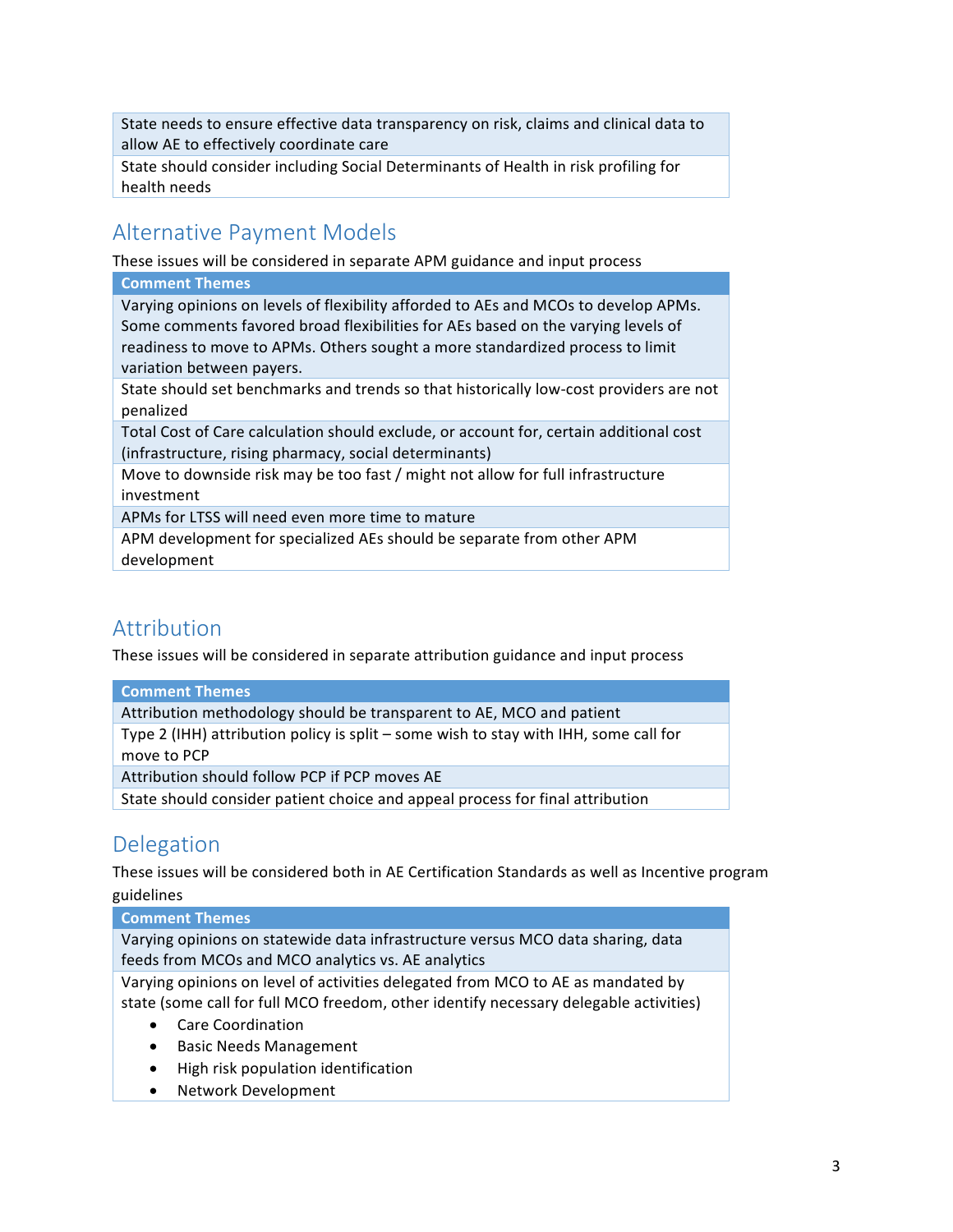# AE Incentive Program

These issues will be considered in the Incentive Program Guidelines

| <b>Comment Themes</b>                                                           |  |  |
|---------------------------------------------------------------------------------|--|--|
| Concern that structuring payments as reimbursements is unworkable               |  |  |
| Incentive payments should include investment in LTSS to support the move to APM |  |  |
| Varying opinions on whether payments should flow through MCOs or directly from  |  |  |
| EOHHS to AEs                                                                    |  |  |
| If MCOs administer payments, varying opinions on standardizing method to        |  |  |
| determining amount and payment schedule                                         |  |  |
| Performance milestones to receive payment should move from process to outcome,  |  |  |
| and should be uniform for all AEs                                               |  |  |
| Various suggestions for targeted uses of incentive payments                     |  |  |
| HIT                                                                             |  |  |
| LTSS housing needs<br>$\bullet$                                                 |  |  |
| <b>Community Health Teams</b><br>$\bullet$                                      |  |  |
| Person-centered training<br>$\bullet$                                           |  |  |
| Gaps in pre-conception and pre-natal care                                       |  |  |

• Young adult transitions

# Quality Scorecard

These issues will be addressed in separate Quality Scorecard as part of the APM Guidance and input process

| <b>Comment Themes</b>                                                            |  |
|----------------------------------------------------------------------------------|--|
| Clarity is needed in role of the scorecard (menu vs. standardized metrics)       |  |
| Scorecard metrics should be the same for incentive program and for TCoC APM      |  |
| program                                                                          |  |
| Scorecard performance should be based on improvement to benchmark, not just      |  |
| performance                                                                      |  |
| Scorecard should be a multiplier of savings, not a gate to participation         |  |
| Scorecard should be more directly linked to SIM                                  |  |
| Utilization measures will be captured in TCoC                                    |  |
| Social determinant, community-based services, patient-centered and children's    |  |
| health measures should be included                                               |  |
| Certain proposed measures have collection, validation, redundancy or statistical |  |
| significance issues:                                                             |  |
| <b>SNF</b> measures                                                              |  |
| Schizophrenia measure<br>$\bullet$                                               |  |
| ADHD measure                                                                     |  |